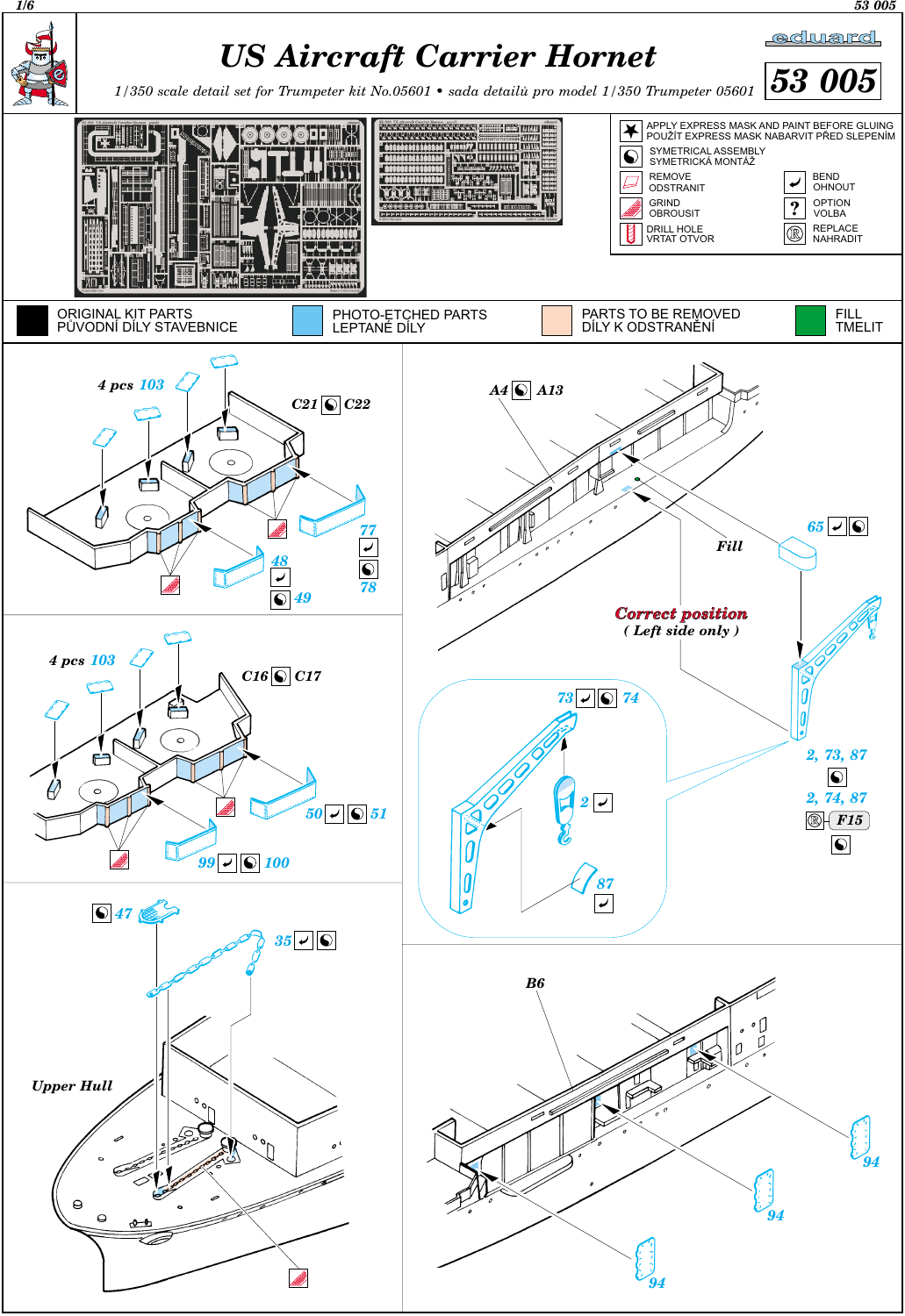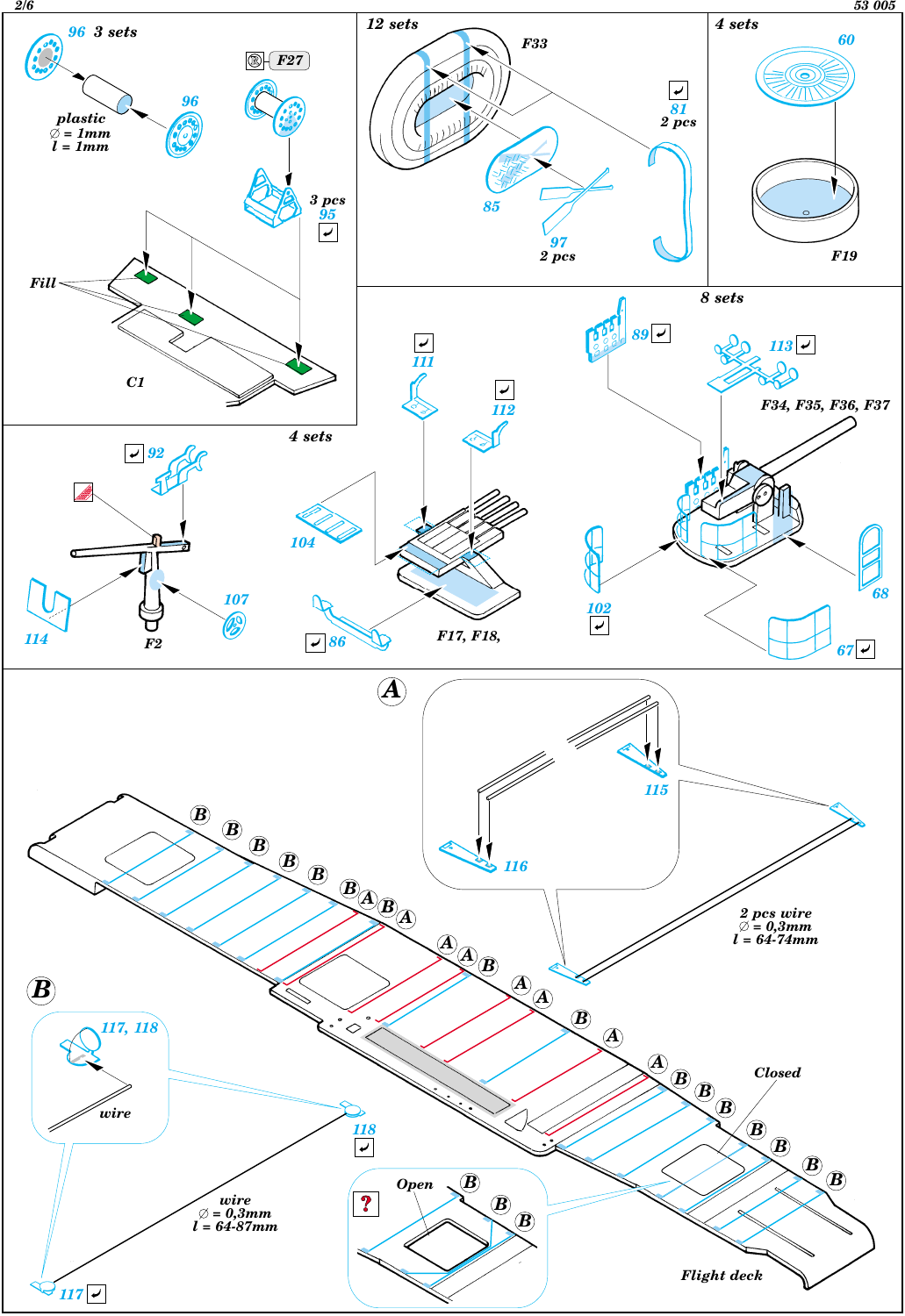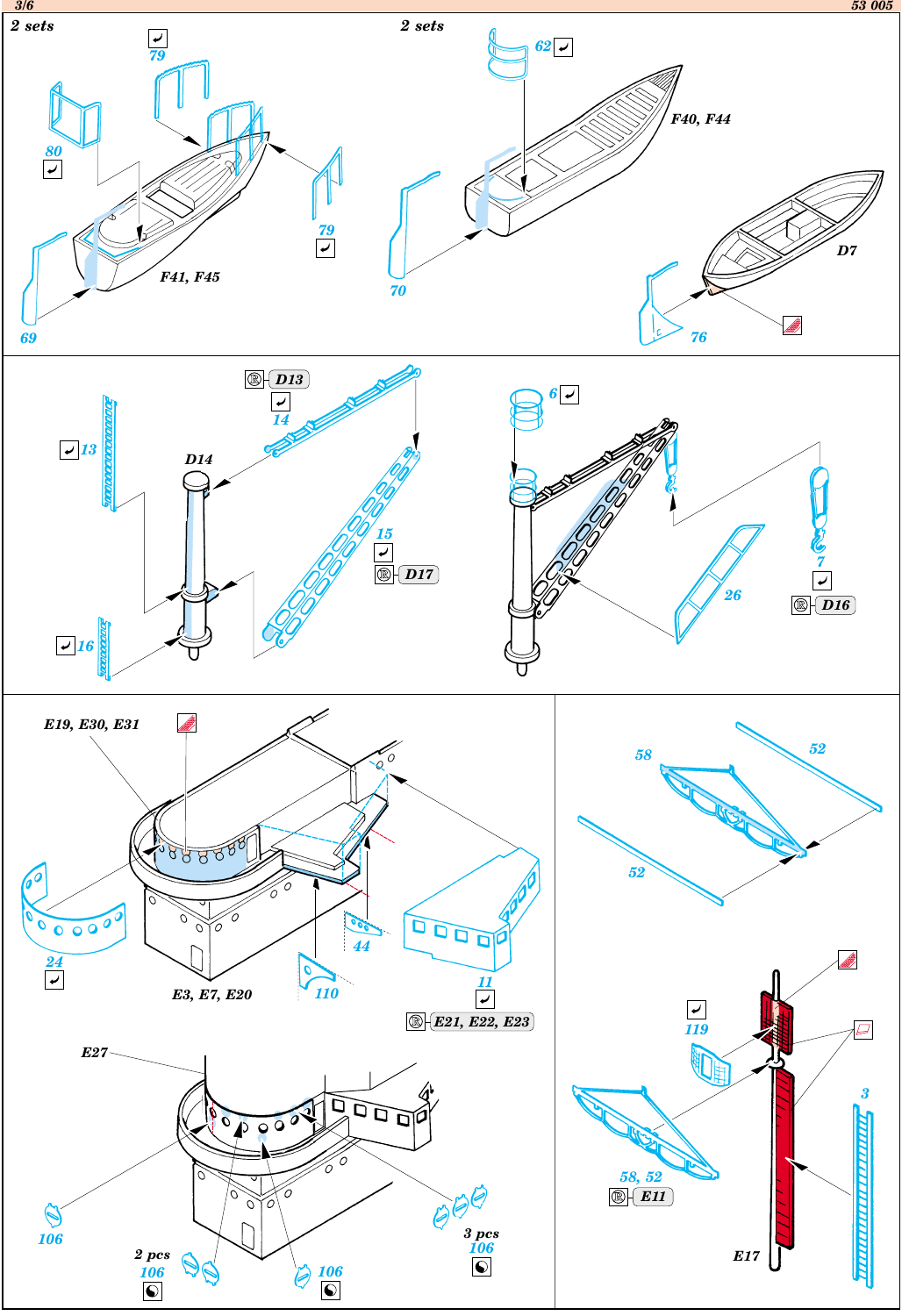*4/6 53 005*



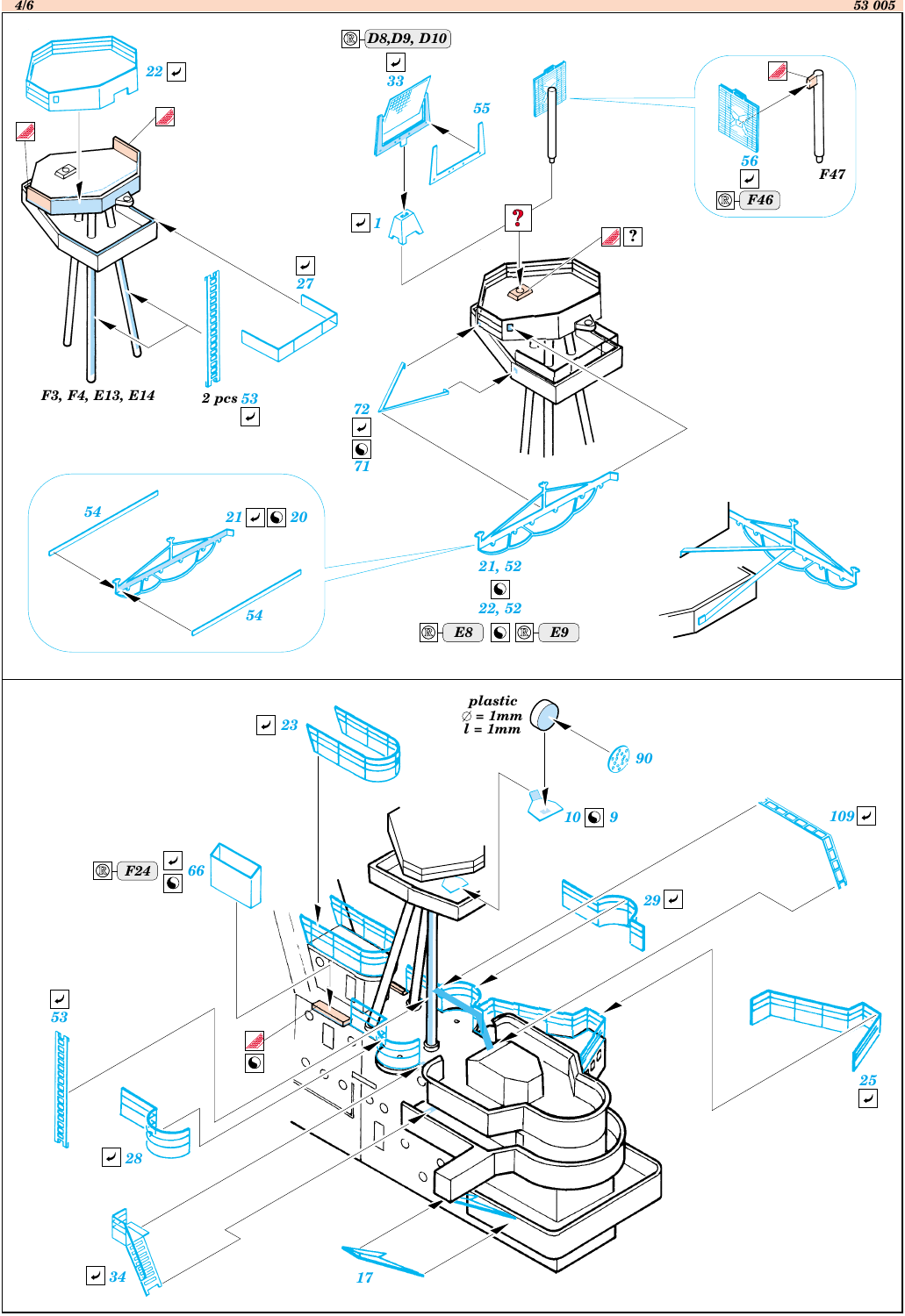